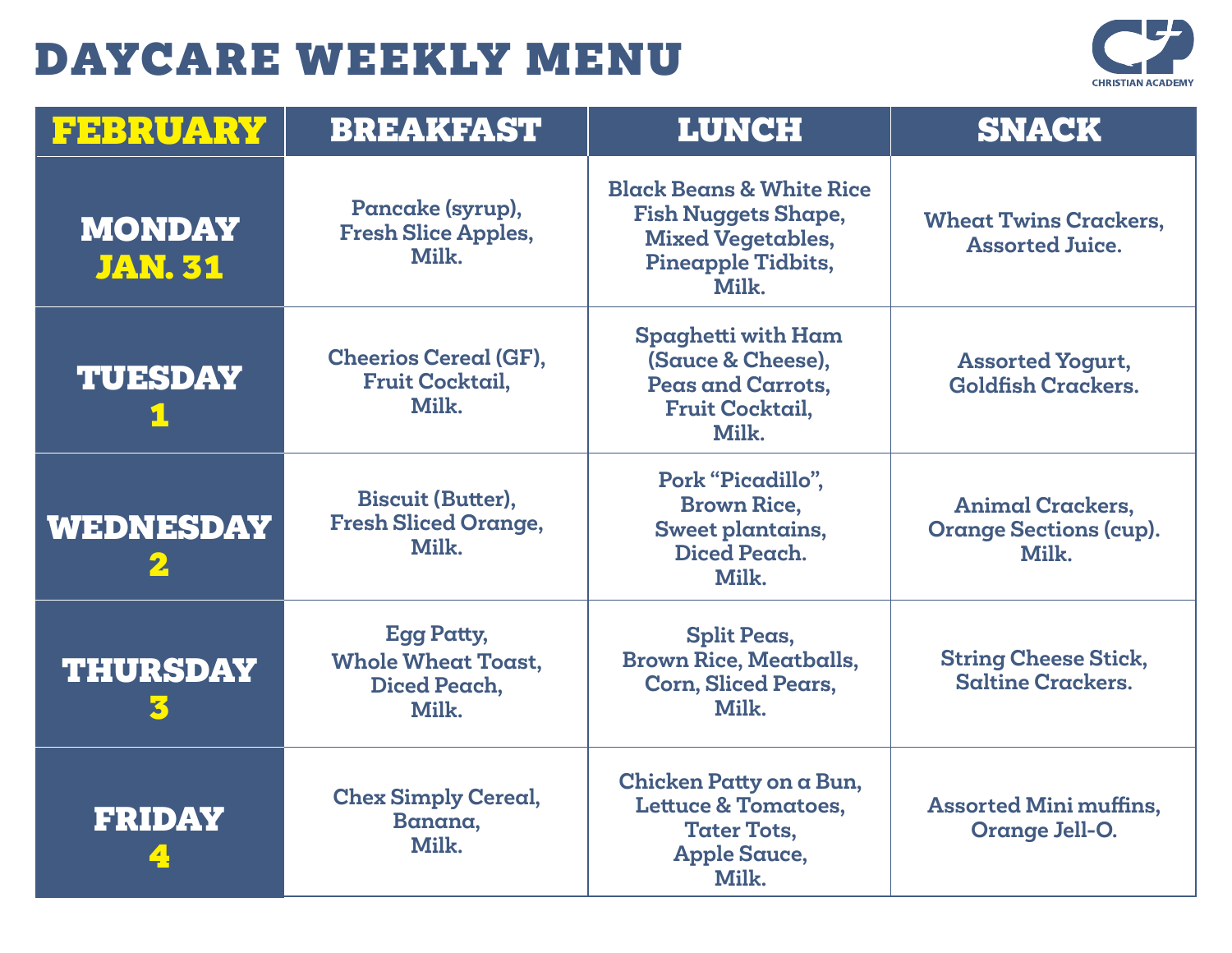

| FEBRUARY              | <b>BREAKFAST</b>                                                | <b>LUNCH</b>                                                                                                  | <b>SNACK</b>                                          |
|-----------------------|-----------------------------------------------------------------|---------------------------------------------------------------------------------------------------------------|-------------------------------------------------------|
| <b>MONDAY</b>         | <b>French Toast Sticks (Syrup)</b><br>Diced Peach,<br>Milk.     | <b>Brown Rice, Black Beans,</b><br><b>Chicken Nuggets,</b><br>Diced Pears, Milk.                              | Rice Krispies (Individual),<br><b>Assorted Juice.</b> |
| <b>TUESDAY</b><br>8   | <b>Cheese Quesadilla,</b><br>Pear, Milk.                        | <b>Macaroni with Meatballs,</b><br>(Cheese), Green Beans,<br>Garlic Bread, Fruit Cocktail,<br>Milk.           | <b>Ritz Crackers.</b><br><b>Fruit Sorbet.</b>         |
| WEDNESDAY             | <b>Assorted Mini Muffins,</b><br>Fruit Cocktail (cup),<br>Milk. | "Moro" Rice (Red Beans),<br><b>Breaded Fish Sticks,</b><br><b>Apple Sauce,</b><br>Milk.                       | <b>Cheese Crackers,</b><br>Milk.                      |
| <b>THURSDAY</b><br>10 | <b>Corn Flakes Cereal,</b><br><b>Orange Sections,</b><br>Milk.  | Rice with Baked Chicken,<br>Peas and Carrots,<br>Slice Peach,<br>Milk.                                        | <b>Cheese Slices,</b><br>Soft Tortilla.               |
| <b>FRIDAY</b>         | <b>Raising Mini Bagel,</b><br>(Cream Cheese)<br>Pear, Milk.     | Beef Patty on a Bun,<br><b>Lettuce &amp; Tomatoes,</b><br><b>Baked French Fries,</b><br>Diced Peach,<br>Milk. | <b>Goldfish Crackers,</b><br><b>Assorted Yogurt.</b>  |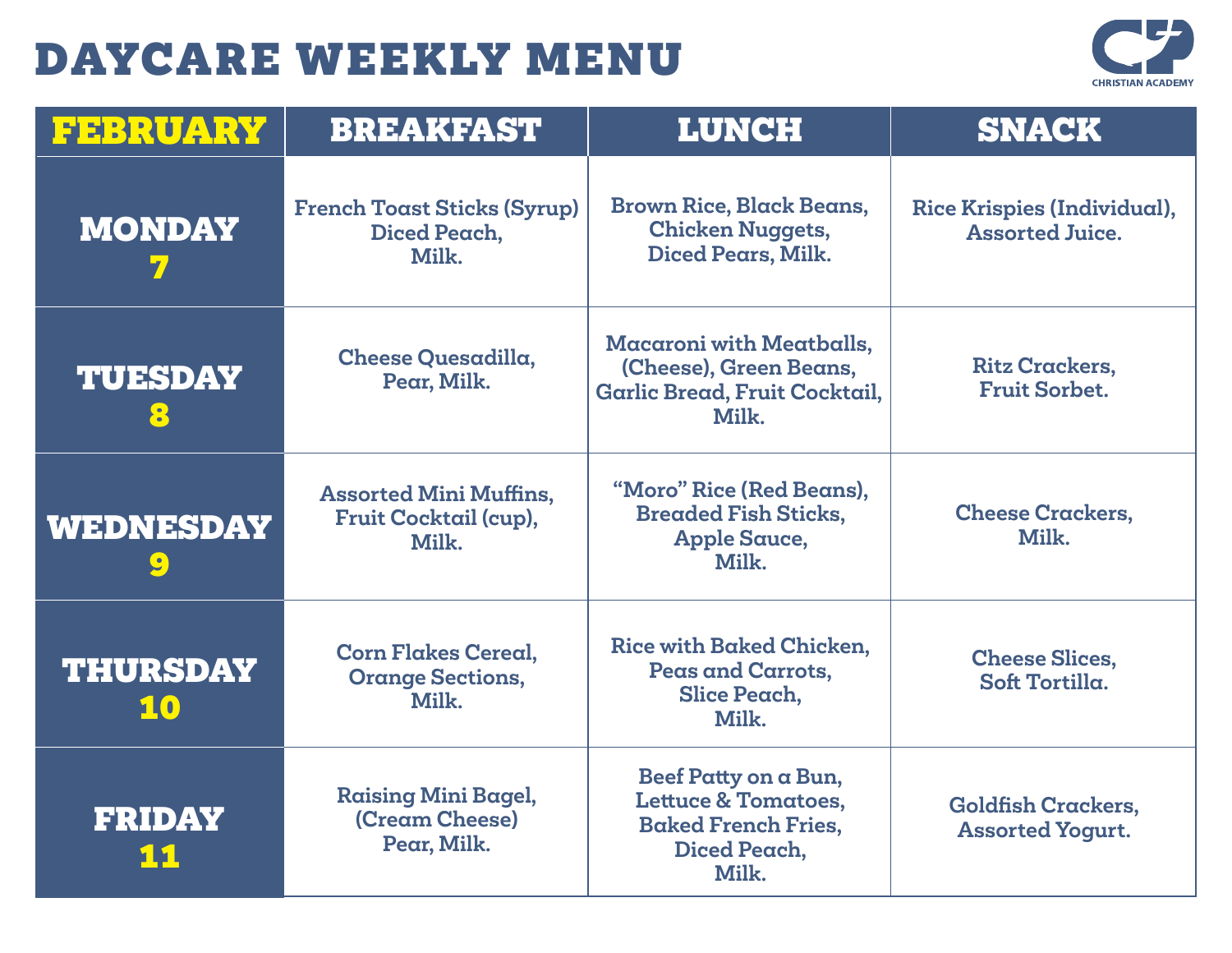

| FEBRUARY              | <b>BREAKFAST</b>                                                      | <b>LUNCH</b>                                                                                                                   | <b>SNACK</b>                                                            |
|-----------------------|-----------------------------------------------------------------------|--------------------------------------------------------------------------------------------------------------------------------|-------------------------------------------------------------------------|
| <b>MONDAY</b><br>14   | Kaiser Roll (Butter),<br><b>Natural Pears,</b><br>Milk.               | <b>Split Peas, Brown Rice,</b><br><b>Ground Beef,</b><br><b>Sliced Pears.</b><br>Milk.                                         | <b>Ritz Crackers,</b><br>Milk.                                          |
| <b>TUESDAY</b><br>15  | <b>Sliced Bread Toast (Butter)</b><br><b>Fresh Oranges,</b><br>Milk.  | Spaguetti with Sausage,<br>(Red Sauce & Cheese).<br><b>Green Beans,</b><br><b>Tropical Fruit Salad,</b><br>Milk.               | <b>Assorted Cookies,</b><br><b>Apple Sauce</b><br>(Individual Cups).    |
| WEDNESDAY<br>16       | <b>Cheese Omelet,</b><br><b>Bread Toast,</b><br>Diced Peach,<br>Milk. | Fish Patty on a Bun,<br>Tomatoes,<br><b>Baked Sweet Potatoes.</b><br>Pineaple Tibits,<br>Milk.                                 | <b>Cheese Crackers,</b><br>(Individual Bags),<br><b>Assorted Juice.</b> |
| <b>THURSDAY</b><br>17 | <b>Assorted Mini Muffin,</b><br><b>Sliced Apples,</b><br>Milk.        | "Congris" (Black Beans),<br><b>Chicken Tenders,</b><br>Diced Peach,<br>Milk.                                                   | <b>Animal Crackers,</b><br>Vanilla Pudding,<br><b>(Sugar Free)</b>      |
| <b>FRIDAY</b><br>18   | <b>Mini Pancakes (Syrup),</b><br>Banana,<br>Milk.                     | Beef Tacos, Soft Tortilla,<br><b>Lettuce &amp; Diced Tomatoes,</b><br><b>Chedar Cheese,</b><br><b>Fruit Cocktail,</b><br>Milk. | <b>Fresh Sliced Apples,</b><br><b>Veggie Strings.</b>                   |